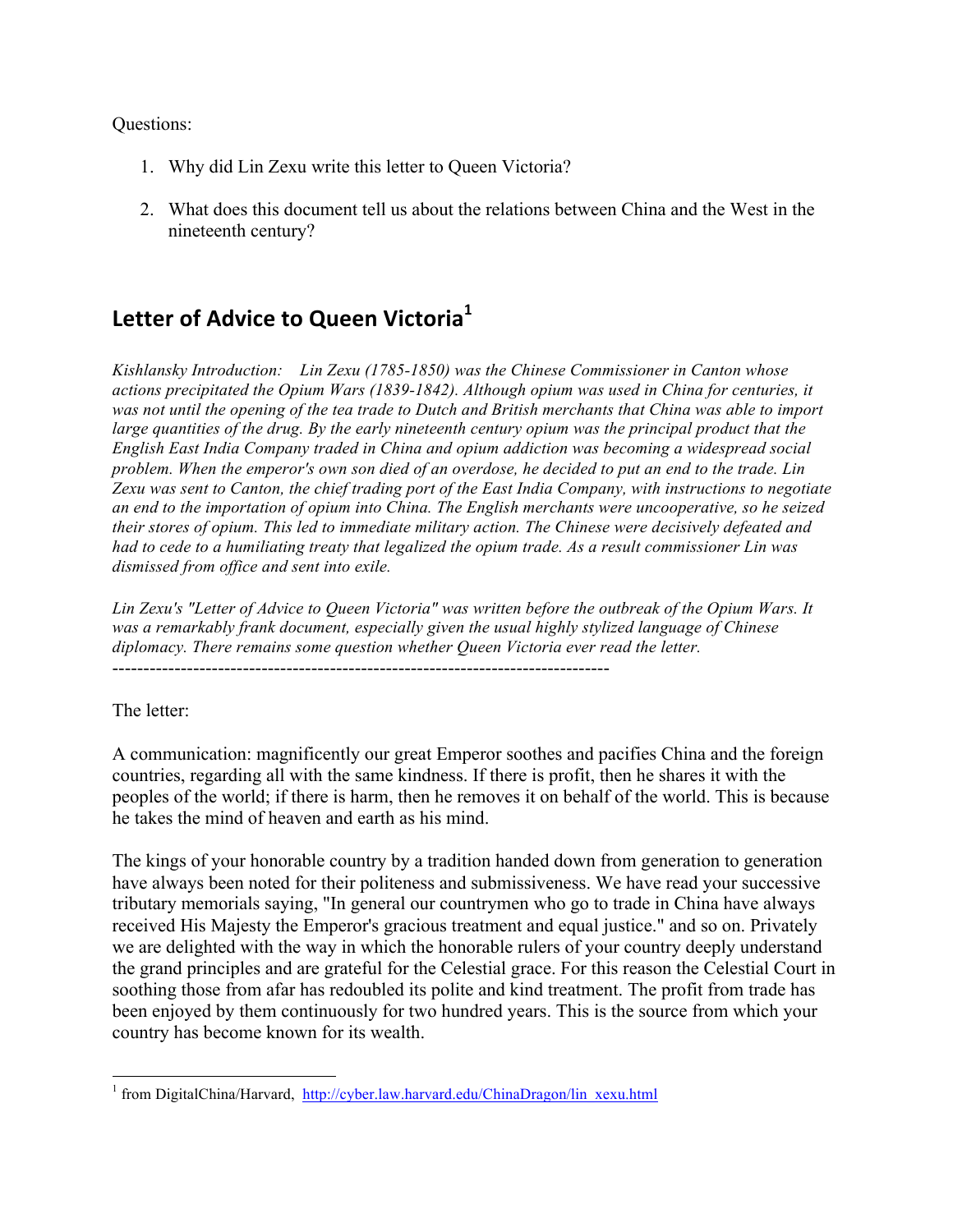But after a long period of commercial intercourse, there appear among the crowd of barbarians both good persons and bad, unevenly. Consequently there are those who smuggle opium to seduce the Chinese people and so cause the spread of the poison to all provinces. Such persons who only care to profit themselves, and disregard their harm to others, are not tolerated by the laws of heaven and are unanimously hated by human beings. His Majesty the Emperor, upon hearing of this, is in a towering rage. He has especially sent me, his commissioner, to come to Kwangtung [Guangdong], and together with the governor-general and governor jointly to investigate and settle this matter.

All those people in China who sell opium or smoke opium should receive the death penalty. We trace the crime of those barbarians who through the years have been selling opium, then the deep harm they have wrought and the great profit they have usurped should fundamentally justify their execution according to law. We take into to consideration, however, the fact that the various barbarians have still known how to repent their crimes and return to their allegiance to us by taking the 20,183 chests of opium from their storeships and petitioning us, through their consular officer [superintendent of trade], Elliot, to receive it. It has been entirely destroyed and this has been faithfully reported to the Throne in several memorials by this commissioner and his colleagues.

Fortunately we have received a specially extended favor Born His Majesty the Emperor, who considers that for those who voluntarily surrender there are still some circumstances to palliate their crime, and so for the time being he has magnanimously excused them from punishment. But as for those who again violate the opium prohibition, it is difficult for the law to pardon them repeatedly. Having established new regulations, we presume that the ruler of your honorable country, who takes delight in our culture and whose disposition is inclined towards us, must be able to instruct the various barbarians to observe the law with care. It is only necessary to explain to them the advantages and advantages and then they will know that the legal code of the Celestial Court must be absolutely obeyed with awe.

We find your country is sixty or seventy thousand li [three li make one mile, ordinarily] from China Yet there are barbarian ships that strive to come here for trade for the purpose of making a great profit. The wealth of China is used to profit the barbarians. That is to say, the great profit made by barbarians is all taken from the rightful share of China. By what right do they then in return use the poisonous drug to injure the Chinese people? Even though the barbarians may not necessarily intend to do us harm, yet in coveting profit to an extreme, they have no regard for injuring others. Let us ask, where is your conscience? I have heard that the smoking of opium is very strictly forbidden by your country; that is because the harm caused by opium is clearly understood. Since it is not permitted to do harm to your own country, then even less should you let it be passed on to the harm of other countries -- how much less to China! Of all that China exports to foreign countries, there is not a single thing which is not beneficial to people: they are of benefit when eaten, or of benefit when used, or of benefit when resold: all are beneficial. Is there a single article from China which has done any harm to foreign countries? Take tea and rhubarb, for example; the foreign countries cannot get along for a single day without them. If China cuts off these benefits with no sympathy for those who are to suffer, then what can the barbarians rely upon to keep themselves alive? Moreover the woolens, camlets, and longells [i.e.,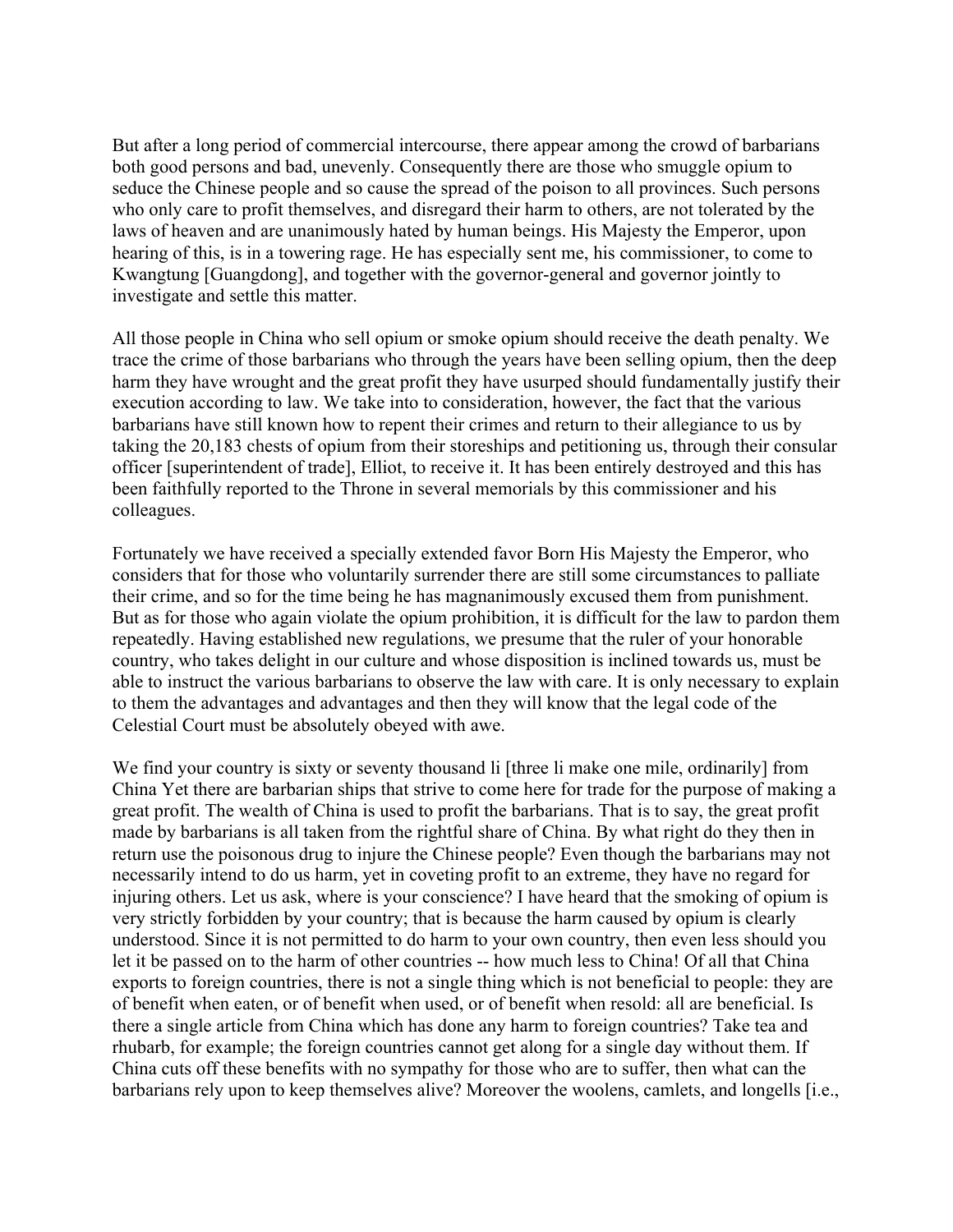textiles] of foreign countries cannot be woven unless they obtain Chinese silk. If China, again, cuts off this beneficial export, what profit can the barbarians expect to make? As for other foodstuffs, beginning with candy, ginger, cinnamon, and so forth, and articles for use, beginning with silk, satin, chinaware, and so on, all the things that must be had by foreign countries are innumerable. On the other hand, articles coming from the outside to China can only be used as toys. We can take them or get along without them. Since they are not needed by China, what difficulty would there be if we closed our the frontier and stopped the trade? Nevertheless, our Celestial Court lets tea, silk, and other goods be shipped without limit and circulated everywhere without begrudging it in the slightest. This is for no other reason but to share the benefit with the people of the whole world. The goods from China carried away by your country not only supply your own consumption and use, but also can be divided up and sold to other countries, producing a triple profit. Even if you do not sell opium, you still have this threefold profit. How can you bear to go further, selling products injurious to others in order to fulfill your insatiable desire?

Suppose there were people from another country who carried opium for sale to England and seduced your people into buying and smoking it; certainly your honorable ruler would deeply hate it and be bitterly aroused. We have heard heretofore that your honorable ruler is kind and benevolent. Naturally you would not wish to give unto others what you yourself do not want. We have also heard that the ships coming to Canton have all had regulations promulgated and given to them in which it is stated that it is not permitted to carry contraband goods. This indicates that the administrative orders of your honorable rule have been originally strict and clear. Only because the trading ships are numerous, heretofore perhaps they have not been examined with care. Now after this communication has been dispatched and you have clearly understood the strictness of the prohibitory laws of the Celestial Court, certainly you will not let your subjects dare again to violate the law.

As for the barbarian merchants who come to China, their food and drink and habitation, all received by the gracious favor of our Celestial Court. Their accumulated wealth is all benefit given with pleasure by our Celestial Court. They spend rather few days in their own country but more time in Canton. To digest clearly the legal penalties as an aid to instruction has been a valid principle in all ages. Suppose a man of another country comes to England to trade, he still has to obey the English laws; how much more should he obey in China the laws of the Celestial Dynasty?

Now we have set up regulations governing the Chinese people. He who sells opium shall receive the death penalty and he who smokes it also the death penalty. Now consider this: if the barbarians do not bring opium, then how can the Chinese people resell it, and how can they smoke it? The fact is that the wicked barbarians beguile the Chinese people into a death trap. How then can we grant life only to these barbarians? He who takes the life of even one person still has to atone for it with his own life; yet is the harm done by opium limited to the taking of one life only? Therefore in the new regulations, in regard to those barbarians who bring opium to China, the penalty is fixed at decapitation or strangulation. This is what is called getting rid a harmful thing on behalf of mankind.

Moreover we have found that in the middle of the second month of this year [April 9] Consul [Superintendent] Elliot of your nation, because the opium prohibition law was very stern and